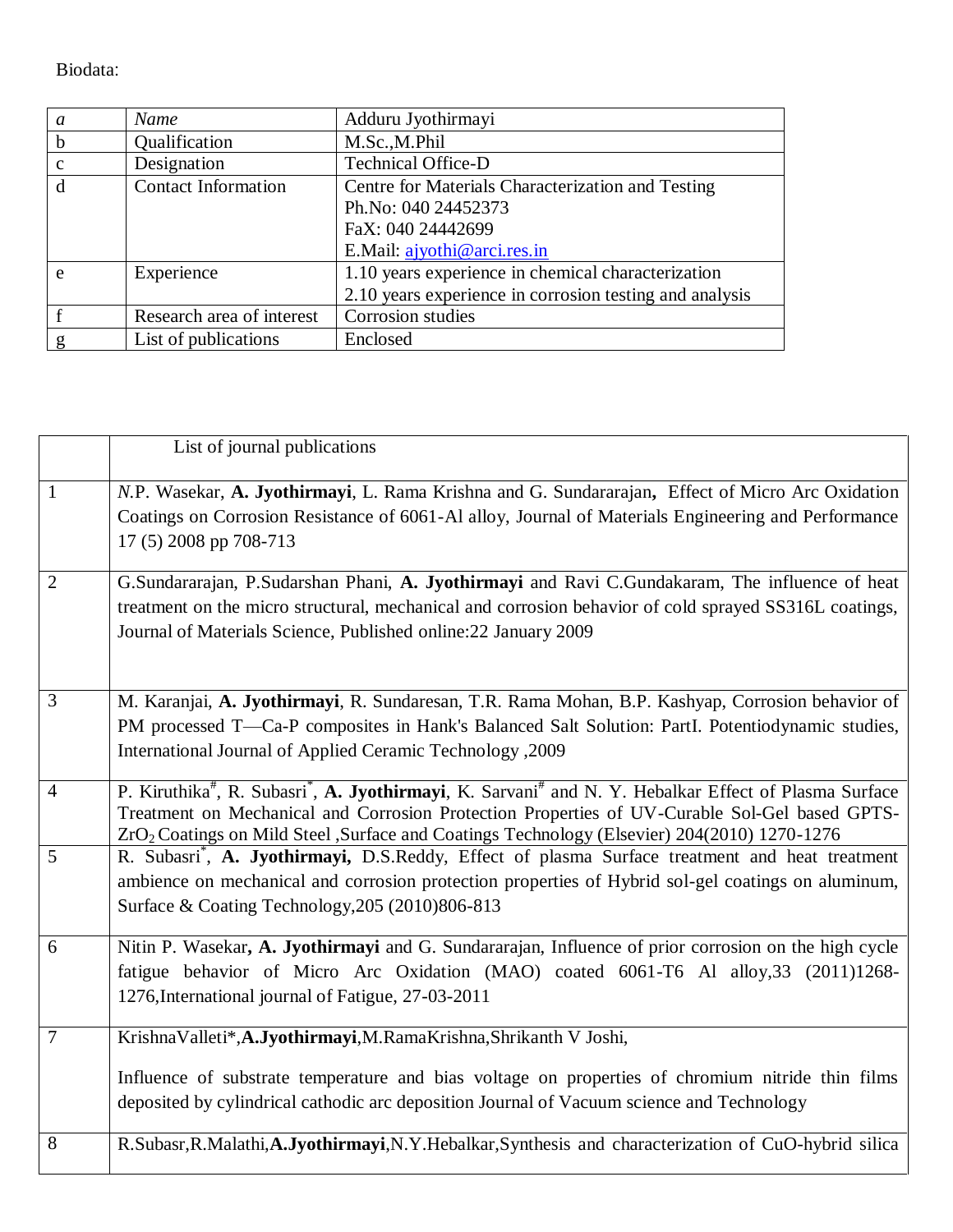|                 | nano composite coating on SS304, Ceramics International 38(2012) 5731-5740                                                                                                                                                                                                           |  |  |
|-----------------|--------------------------------------------------------------------------------------------------------------------------------------------------------------------------------------------------------------------------------------------------------------------------------------|--|--|
| 9               | N.Kumar, A.Jyothirmayi, K.R.C.Soma Raju, R.Subasri, Effect of functional groups (methyl, phenyl)<br>on organic-inorganic hybrid sol-gel silica coatings on surface modified SS316, Ceramics International<br>38 (2012) 6565-6572                                                     |  |  |
| 10              | N.Kumar, A.Jyothirmayi, R.Subasri , Effect of Plasma Surface Pretreatment on Ce3+- doped GPTMS-<br>ZrO2 Self-Healing Coatings on Aluminum Alloy, Hindwai Publishing Corporation, International<br>Scholarly Research Network, ISRN Corrosion, Volume 2012, Article ID 506560 Nov2012 |  |  |
| 11              | Naveen Manhar Chavan, B.Kiran, A.Jyothirmayi, P. Sudharshan Phani, G. Sundararajan, The<br>Corrosion behavior of Cold Sprayed Zinc coatings on Mild steel substrate, Journal of Thermal Spray<br>Technology, 2013                                                                    |  |  |
| 12              | L.Rama Krishna, G.Poshal, A.Jyothirmayi, G. Sundararajan, Compositionally modulated CGDS +<br>MAO duplex coatings for corrosion protection of AZ91 magnesium alloy, Journal of Alloys and<br>Compounds, 578(2013) 355-361                                                            |  |  |
| 13              | N. Kumar, A. Jyothirmayi, K. R. C. Soma Raju, V. Uma, and R. Subasri                                                                                                                                                                                                                 |  |  |
|                 | One-Step Anodization/Sol-Gel Deposition of Ce3+-Doped Silica-Zirconia Self-Healing Coating on<br>Aluminum, Hindawi Publishing Corporation, ISRN Corrosion, Volume 2013, Article ID 424805                                                                                            |  |  |
| 14              | Nitin P. Wasekar, A. Jyothirmayi, Neha Hebalkar, G. Sundararajan                                                                                                                                                                                                                     |  |  |
|                 | Influence of pulsed current on the aqueous corrosion resistance of electrodeposited Zinc                                                                                                                                                                                             |  |  |
|                 | Surface and coating Technology, 272(2015)373-379                                                                                                                                                                                                                                     |  |  |
| 15              | L. Rama Krishnaa, G. Poshal, A. Jyothirmayi and G. Sundararajana,                                                                                                                                                                                                                    |  |  |
|                 | Relative hardness and corrosion behavior of micro arc oxidation coatings deposited on binary<br>and ternary magnesium alloys                                                                                                                                                         |  |  |
|                 | Journal of Materials & Design, 77(2015) 6-14                                                                                                                                                                                                                                         |  |  |
|                 | <b>Contribution to Books</b>                                                                                                                                                                                                                                                         |  |  |
|                 | Book Chapter: G. Sundararajan, L. Rama Krishna, N.P. Wasekar, G. Sivakumar and<br>A.<br>Jyothirmayi, Coatings for Corrosion Resistance in Corrosion Science and Technology: Mechanisms,<br>Mitigation and Monitoring, Pubs: Taylor & Francis, UK, Nov/Dec 2008 pp: 243-283.          |  |  |
|                 | <b>Conference proceedings</b>                                                                                                                                                                                                                                                        |  |  |
| $\mathfrak{1}.$ | Presented a paper in The National Symposium on Electrochemical Science and Technology, NSEST-<br>2005 conducted by The Electrochemical Society of India, during 22-23 July at IISc Bangalore. 2005                                                                                   |  |  |
|                 | Title of the paper: The influence of Zinc additions on the Corrosion and Electrochemical Behavior of<br>Magnesium Alloys.                                                                                                                                                            |  |  |